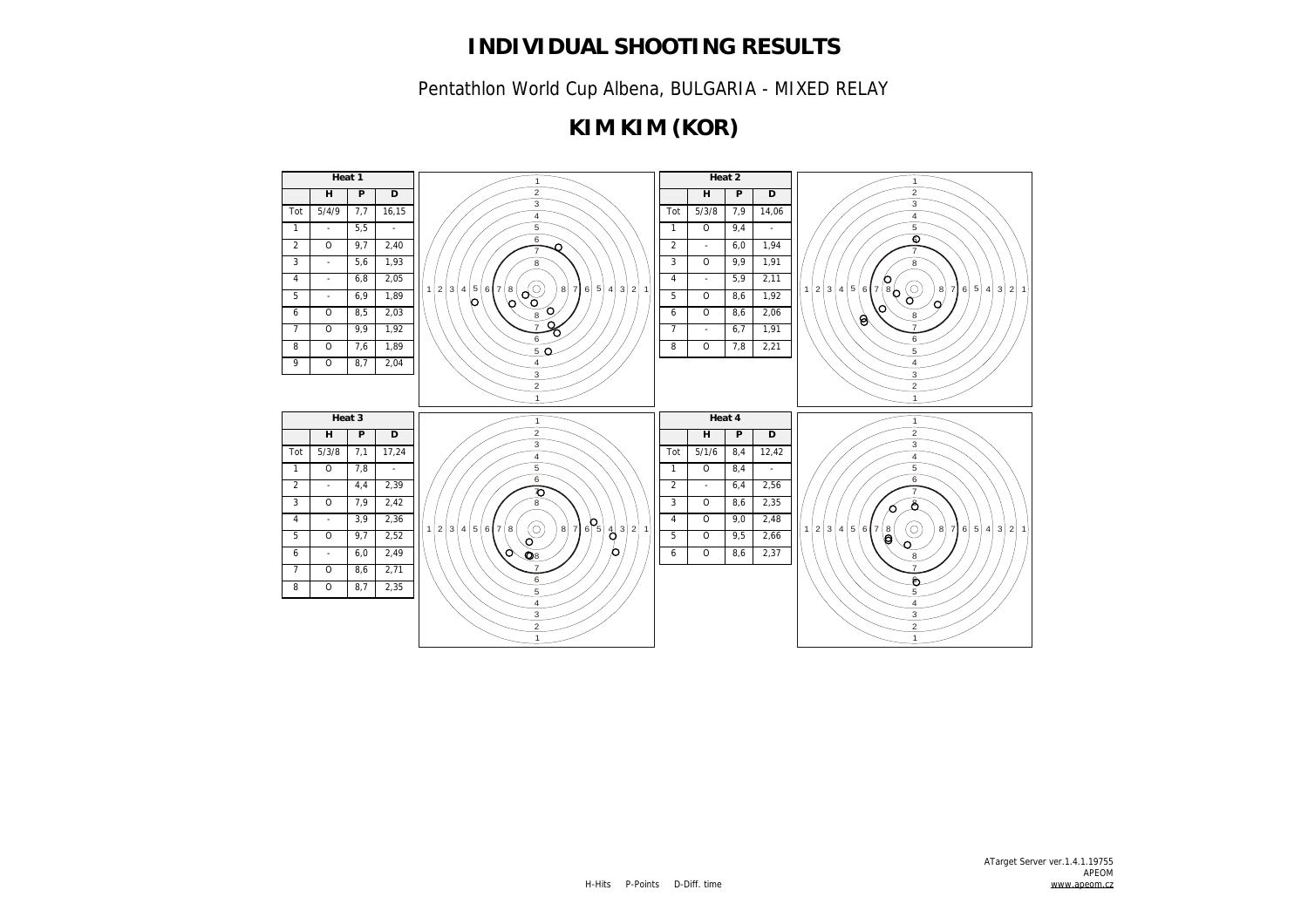Pentathlon World Cup Albena, BULGARIA - MIXED RELAY

## **KOHLMANN OLEJARZ (GER)**

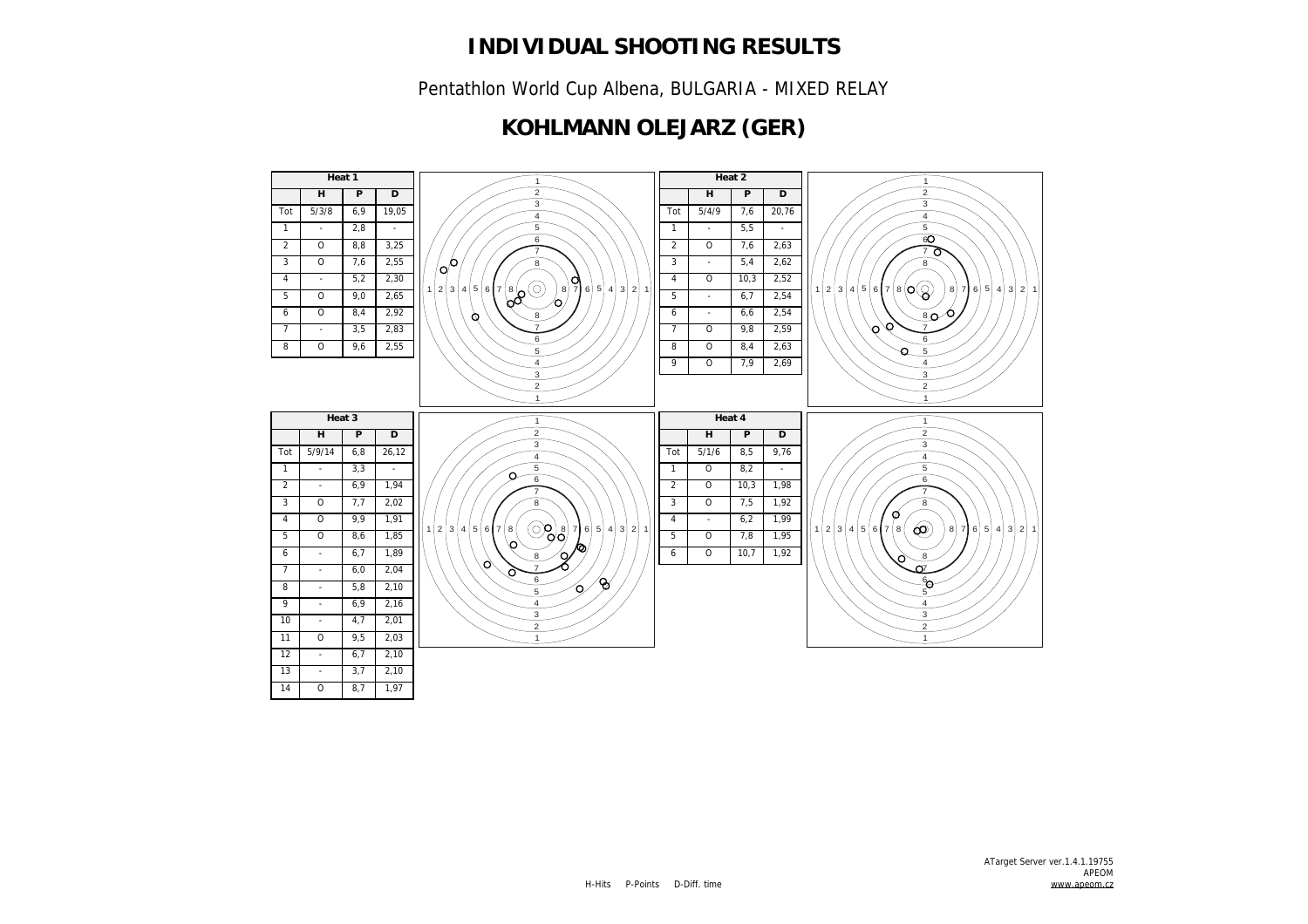Pentathlon World Cup Albena, BULGARIA - MIXED RELAY

### **VEGA HERNANDEZ (MEX)**

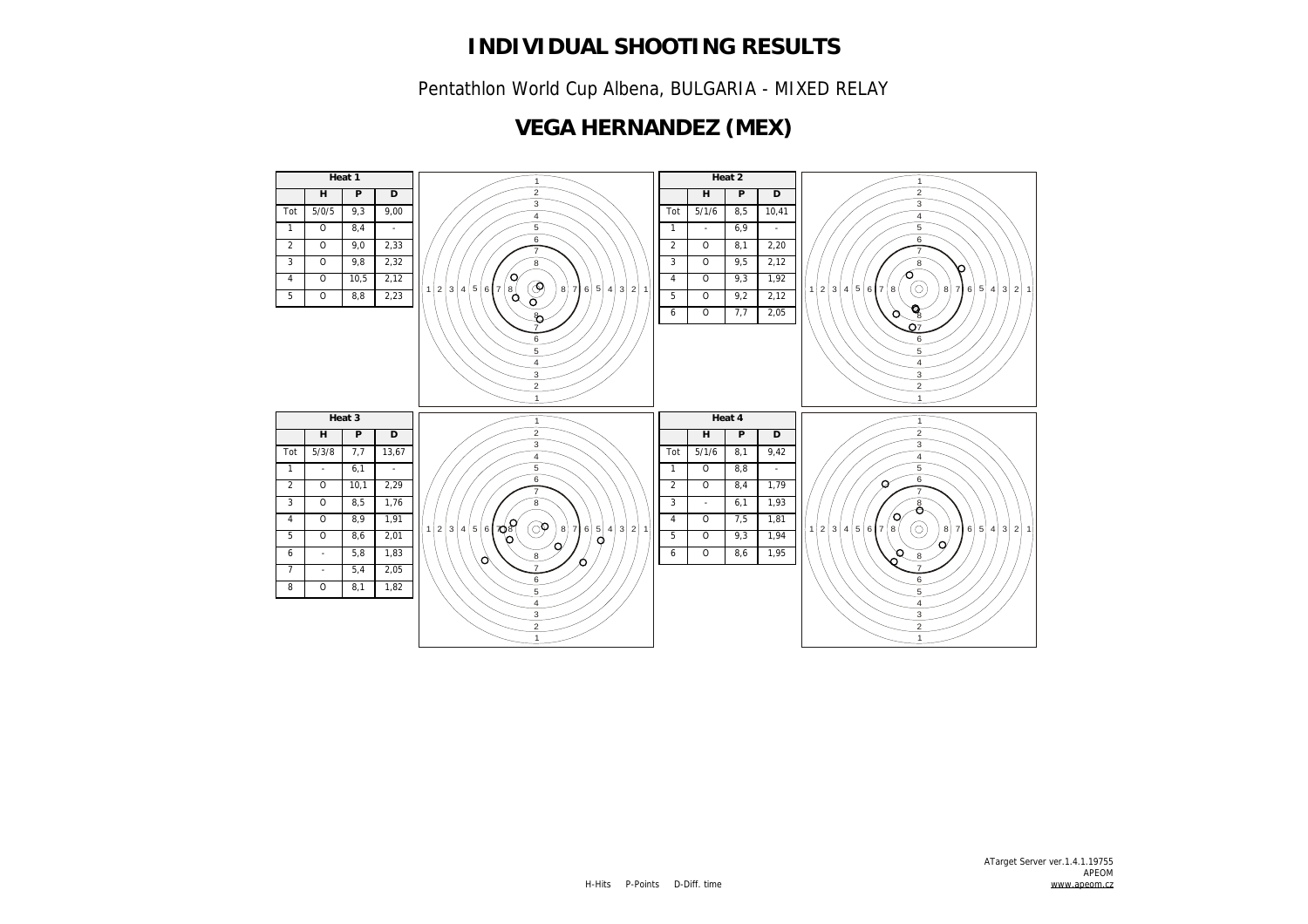Pentathlon World Cup Albena, BULGARIA - MIXED RELAY

## **MUIR CHOONG (GBR)**

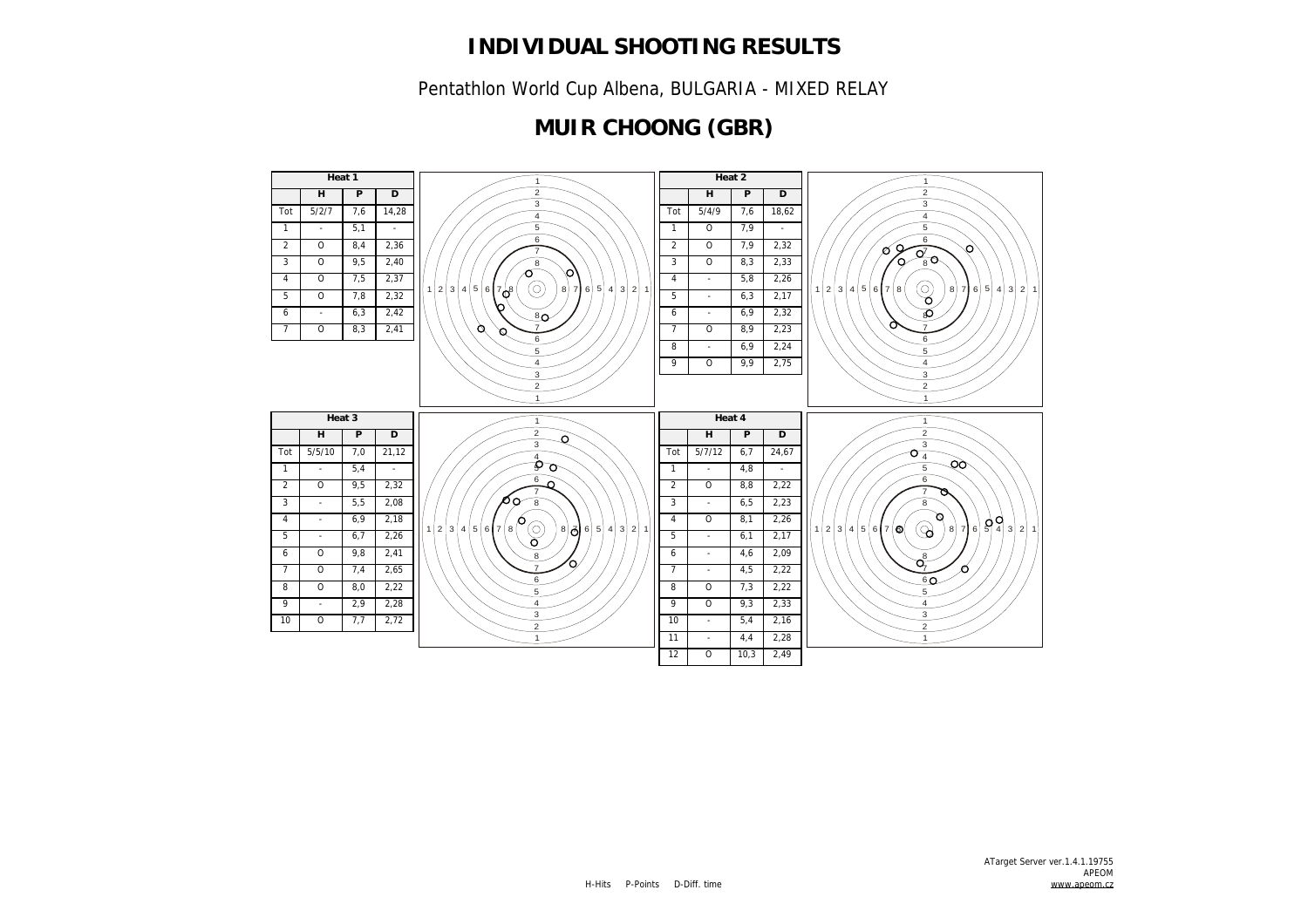Pentathlon World Cup Albena, BULGARIA - MIXED RELAY

## **MEDINA GONZALEZ CHAMIZO (ESP)**

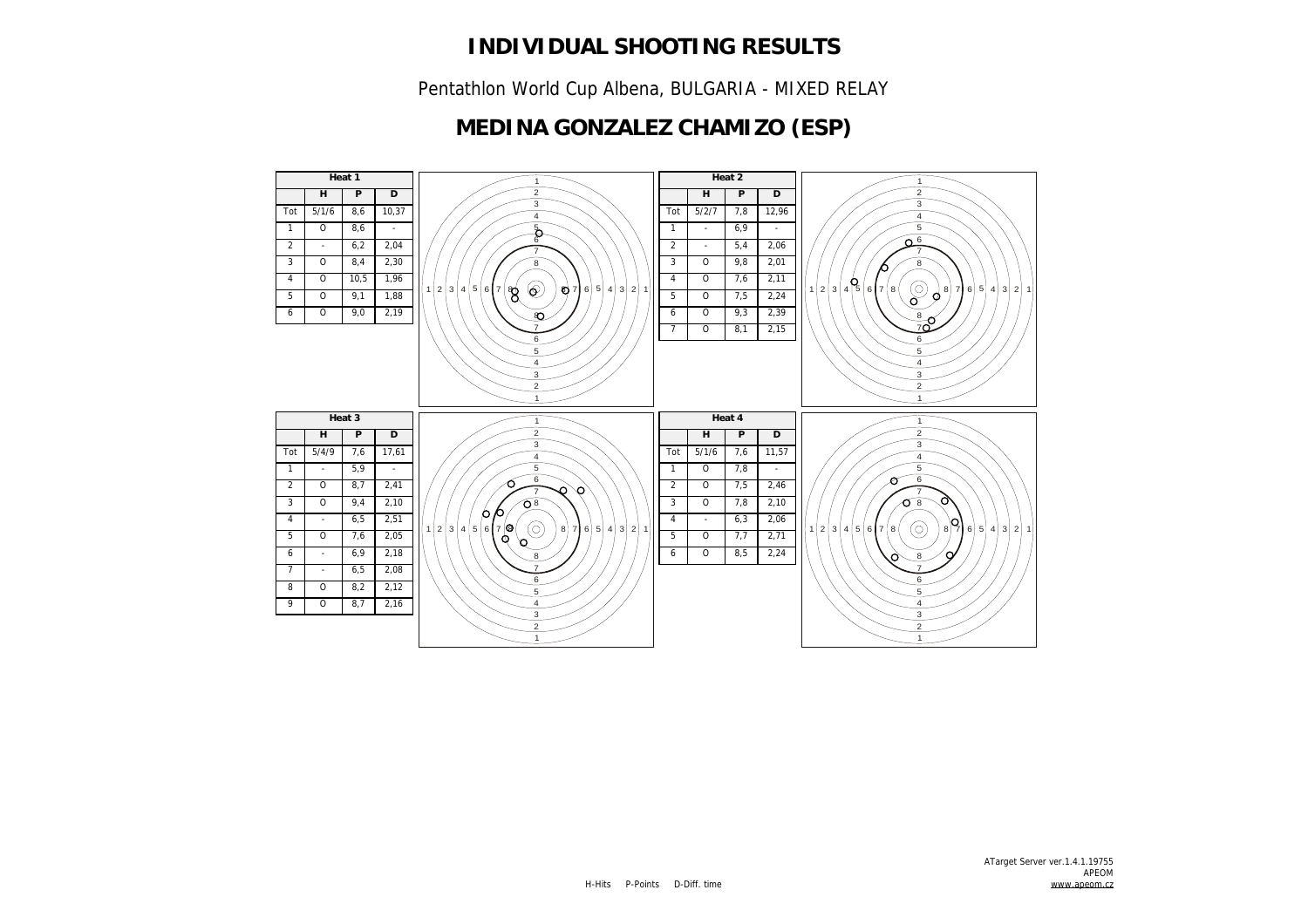Pentathlon World Cup Albena, BULGARIA - MIXED RELAY

# **OZYUKSEL UNAL (TUR)**

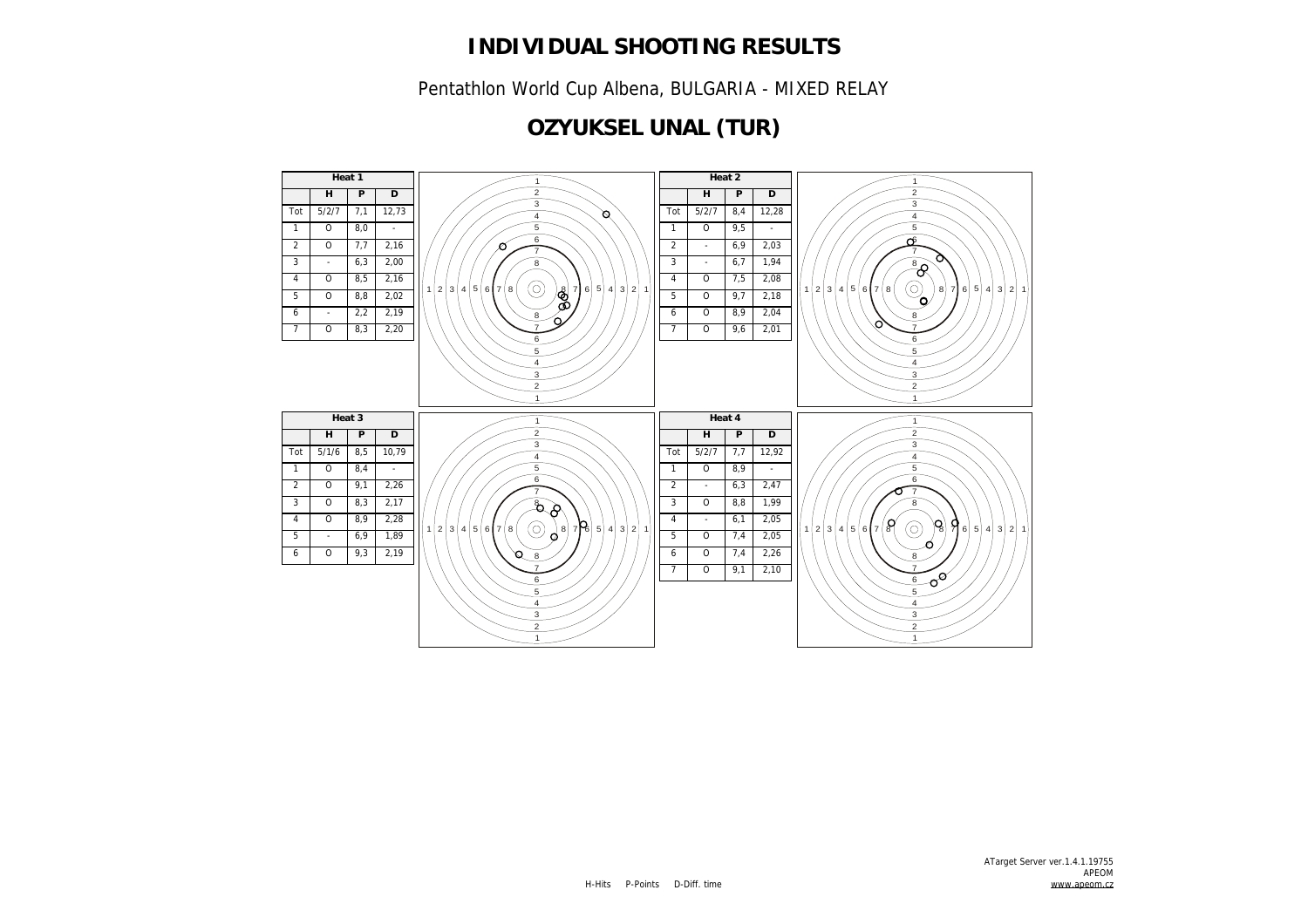Pentathlon World Cup Albena, BULGARIA - MIXED RELAY

## **ISMAIL HAMAD (EGY)**

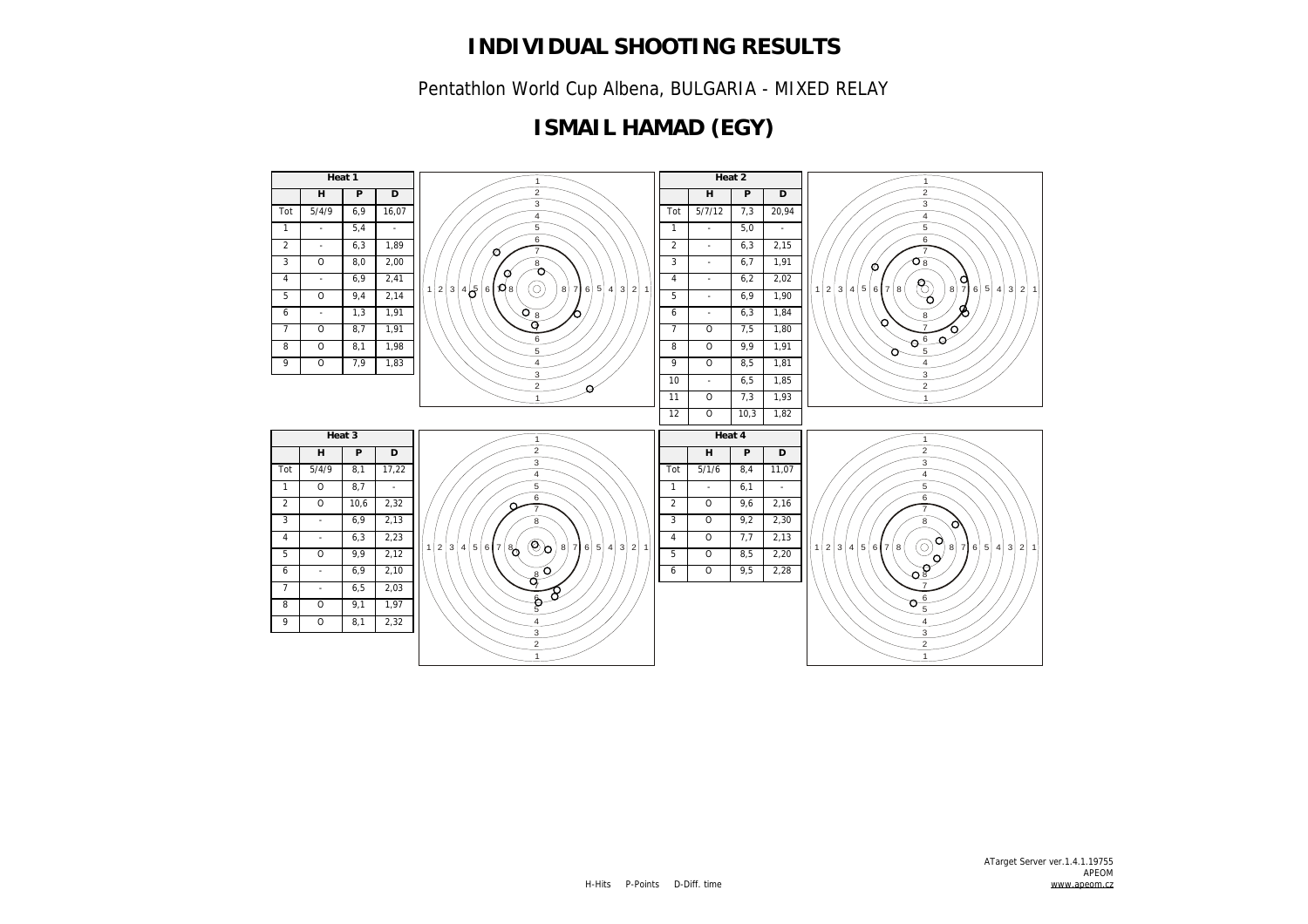Pentathlon World Cup Albena, BULGARIA - MIXED RELAY

# **UCHIDA SATO (JPN)**